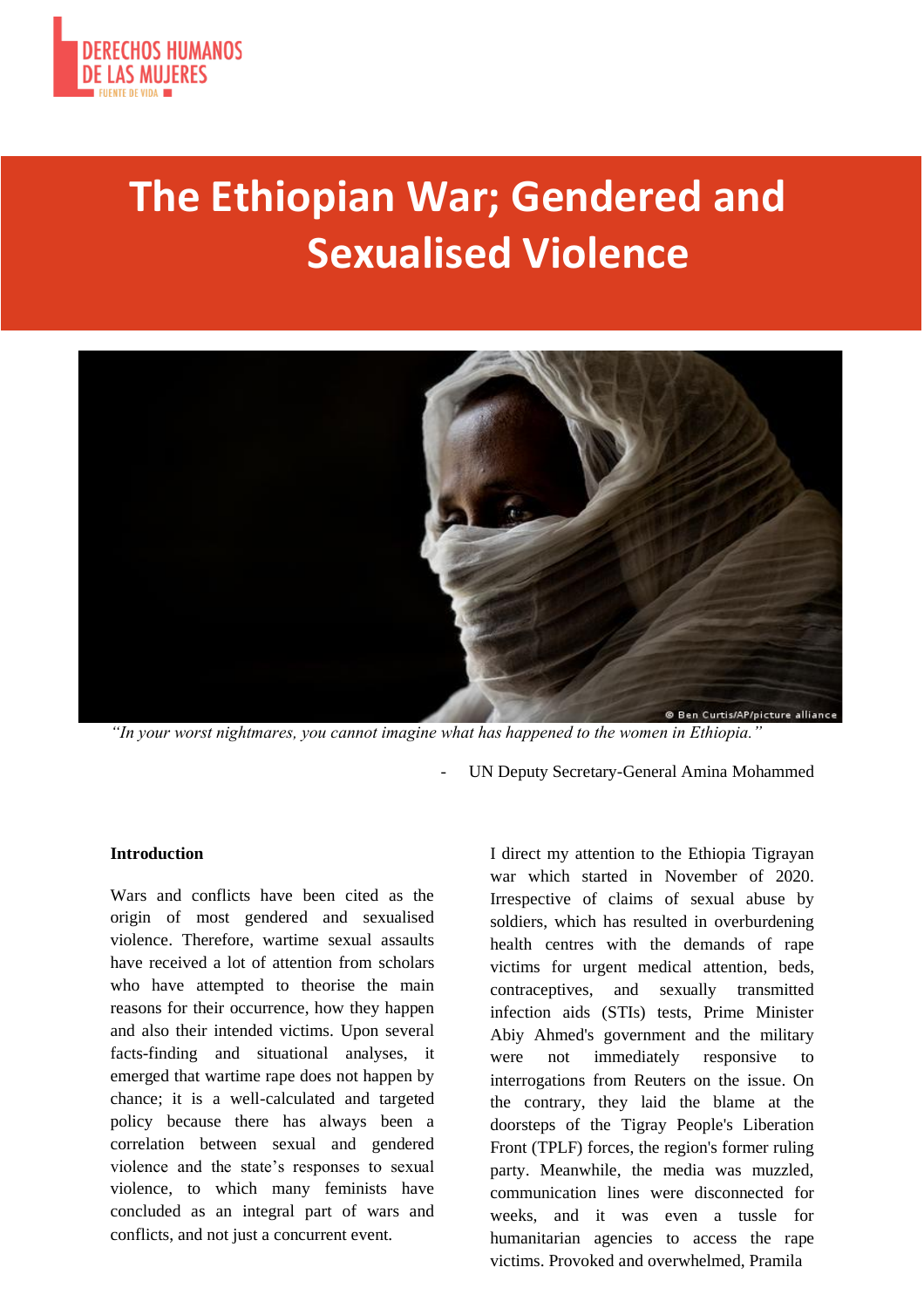

Patten, United Nations (UN) Special Representative of the Secretary-General on sexual violence in conflict (SGSVC), clamoured: "I call on all parties involved in the hostilities in the Tigray region to commit to a zero-tolerance policy for crimes of sexual violence."

Rape theorists, having analysed the recurrence of sexual assaults during war and conflicts, resolved on two propositions: the "sexism approach"; where women are targeted as the main object of rape and the "genocide approach"; whereby the ethnicity or race of women becomes the motivation for sexual attacks. That notwithstanding, scholars have not been able to arrive at a definite conclusion on exactly how sexual violence became a weapon of war, and whether the act itself is preceded by any form of romance or it is simply sexual violence.

Lyn Ossome, a feminist political theorist, in the context of Kenya's transition to democracy, lamented that regardless of the ever-increasing publications and highly legislated forms of gendered violence, sexual violence has not seen any decline. She observed that studies of wartime rape highlight three important points of comparison: first, "the gendered corporeality of political violence"; second,

"the contested notion of the instrumentalisation of sexual violence as a weapon of war" and third, "the role of the state as a mediator of violence."

Professor Shireen Hassim, a scholar of gender studies and an internationally renowned expert in feminist theory, also wonders why women's high level of access to state bureaucracies and legislatures, particularly in developing countries, has not been able to guarantee the much-anticipated equality, fairness, and justice. Feminist scholarship is therefore overwhelmed with shock at the neutrality of the state in questions of gender inequality.

Recognising that "rape has become a weapon of war", the Rwandan and Yugoslav Tribunals felt it was a dehumanising situation that required legal attention, and therefore, prosecuted rape cases as genocide and a crime against humanity.

#### **The onslaught**

November 4, 2020, will never be forgotten in the history of the Tigray people of Ethiopia. Prime Minister Abiy Ahmed's full-scale attack on the region with its approximately 7 million inhabitants, following accusations that the Tigray People's Liberation Front (TPLF), had attacked a federal military base. The blame game then began; whereas the TPLF complained of being ostracised from the federal political process, the Prime Minister accused the former of disrupting his outlined campaign and political promises.

Abiy's government postponed the August 2020 scheduled general elections because of the coronavirus pandemic and extended its term. This, the TPLF regarded as unconstitutional and proceeded with the Tigray's state council elections in September of the same year regardless of the former's disagreement and the federal government's objections. As a result, theychallenged each other's legitimacy in the process and eventually, the federal government reduced budgetary allocation and support to the Tigray region.

With support from the Eritrean Defence Force (EDF), the Amhara Regional Police Special Force (ASF), and Fano, an Amhara militia group, the Ethiopian National Defence Force (ENDF) attacked Tigray, dehumanising and exposing the Tigrayan to all forms of torture and death threats. Among them were beatings, rape, gang rape, sexual slavery, and sexual mutilation of the women and girls, mostly amid mumbles suspected to be ethnic references.

The December 2021 Displacement Tracking Matrix (DTM) report of the International Organisation for Migration (IOM) revealed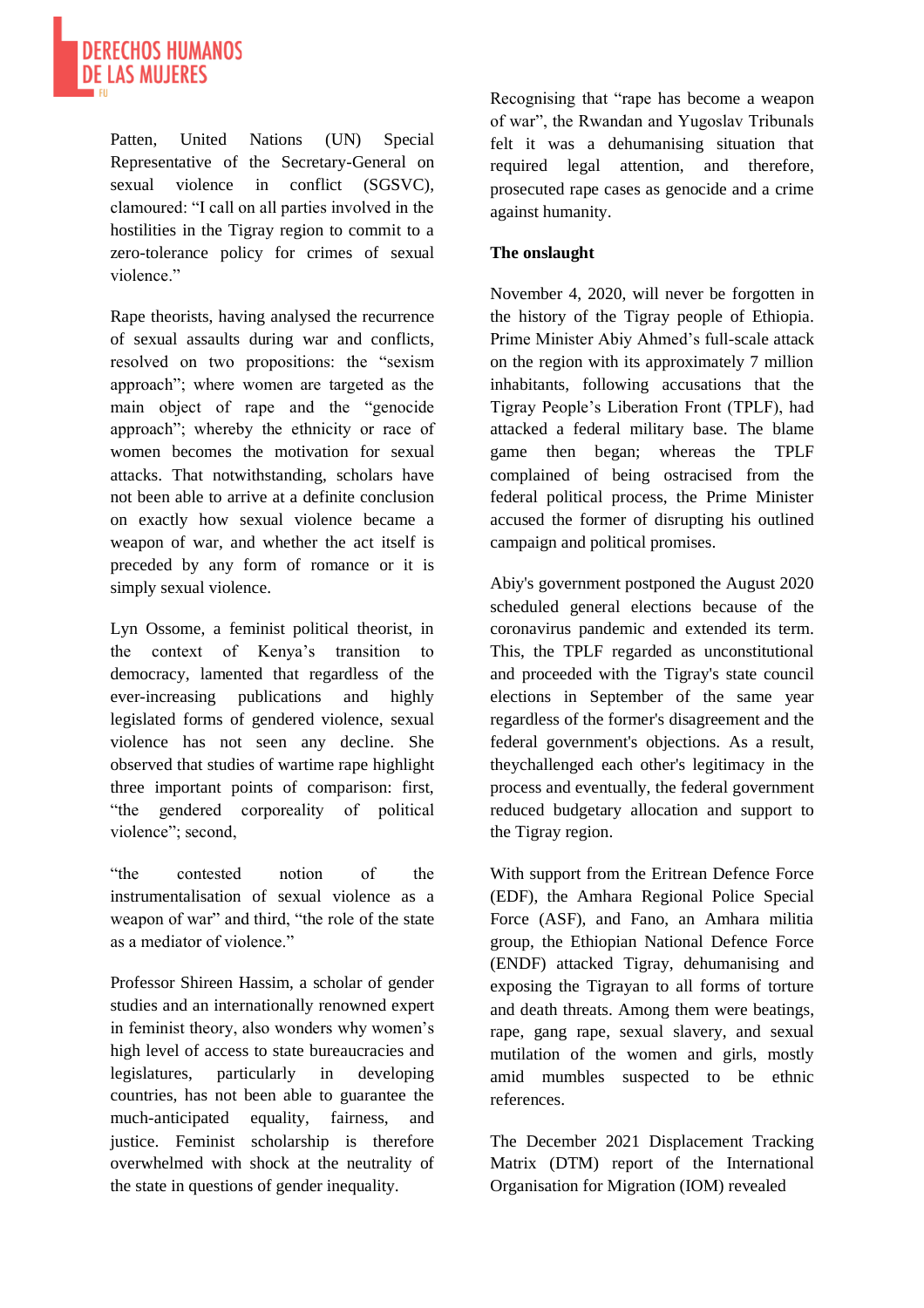

that a total number of 4.2 million people have suffered internal displacement in Ethiopia. A related report by the United Nations High Commissioner for Refugees (UNHCR) published in February 2022, shows a record of 51,000 refugees in East Sudan.

### **Snippets of the Tigrayan War**

According to the Office of the UN Special Representative on Sexual Violence in Conflict, Pramila Patten, among the many heartrending and dehumanising sexual brutalities reported are stories of inter and intra-familial sex for essential supplies.

The sexual ordeals aside, many women and girls have witnessed the rape, different levels of torment and murders of relatives and friends. Some women were deliberately subjected to hunger and starvation while babies and toddlers were maltreated. In addition, women, girls, and even young children were held hostage for days, weeks and sometimes months in a situation that is tantamount to sexual slavery.

- o *"Two survivors had large nails, gravel, and other types of metal and plastic shrapnel inserted into their vaginas, causing lasting and possibly irreparable "damage."* (Amnesty International)
- o *One of them raped me in the courtyard and the other raped my mother inside the house," said a 14-year-old schoolgirl. "My mother is very sick now; she is very depressed and desperate. We don't speak about what happened; it is impossible."*  (Aljazeera)
- o *Since late December, we've treated 254 women who are survivors of rape. Of those women, 175 had fallen pregnant from their rapes. We were able to terminate all those pregnancies. One of the women, who was already pregnant when she was raped, was left incontinent from her injuries. The*

*youngest rape victim was four years old, the oldest was 89.* (The Observers, France 24)

- o *Semira was hit three times just below her left ear for refusing to tell them why it had taken her so long to answer the door. She has no recollection of what happened next, but Armesa was there and saw everything. He saw what no 15-year-old boy ever should – three men raping his mother for hours, inflicting injuries so severe, she would lie bedbound and broken for weeks.*  (iNews).
- o *When she (a 28-year-old woman) arrived at the hospital, she was incredibly weak. The gynaecologist who carried out the operation successfully removed two nails, several pieces of tissue, a balled-up plastic bag and rock from her vaginal cavity.*  (The Observers, France 24)
- o *Letay, a 20-year-old woman from Baaker, told Amnesty International she was attacked in her home in November 2020 by armed men who spoke Amharic and wore a mixture of military uniforms and civilian clothing.* (Amnesty International)
- o *She said: "Three men came into the room where I was. It was evening and already dark… I did not scream; they gestured to me not to make any noise, or they would kill me. They raped me one after the other… I was four months pregnant; I don't know if they realised, I was pregnant. I don't know if they realised I was a person."* (Amnesty International)
- o *Nigist, a 35-year-old mother-of-two from Humera said she and four other women were raped by Eritrean soldiers in Sheraro on 21 November 2020.* (Amnesty International)
- o *She said: "Three of them raped me in front of my child. There was an eight-months pregnant lady with us, they raped her too… They gathered like a hyena that saw*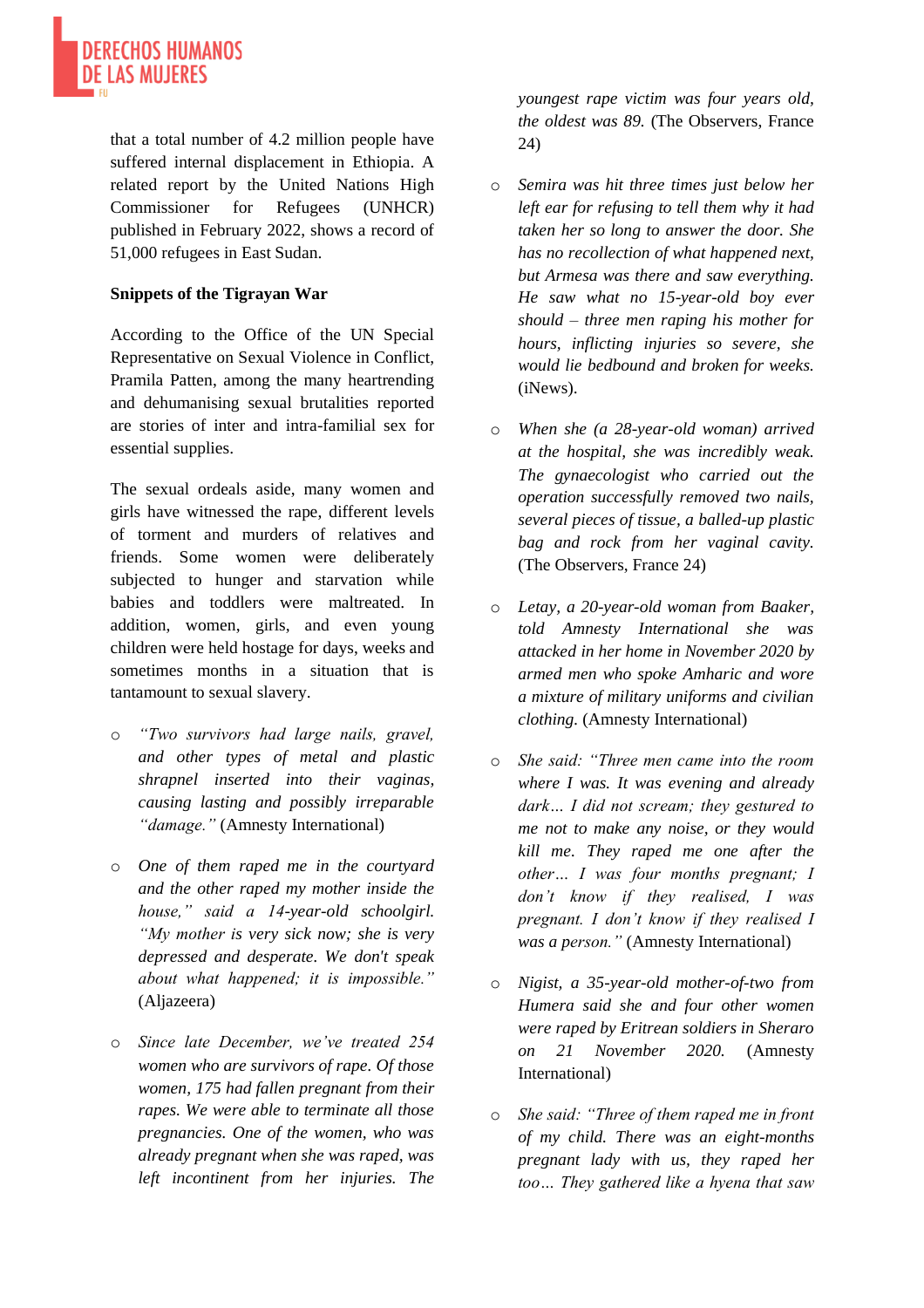*something to eat… They raped the women and slaughtered the men."* (Amnesty International)

**DERECHOS HUMANOS** 

- o *Tseday, 17, told Amnesty International that she was abducted by eight Eritrean soldiers in Zebangedena and held captive for two weeks. She said: "They took me to a rural area, in a field. There were many soldiers; I was raped by eight of them… Usually, they went out to guard the area in two shifts. When four of them went out, the rest stayed and raped me."* (Amnesty International)
- o *Blen, a 21-year-old from Bademe, said she was abducted by Eritrean and Ethiopian soldiers on 5 November 2020, and held for 40 days alongside an estimated 30 other women. She said: "They raped us and starved us. They were too many who raped us in rounds. We were around 30 women they took… All of us were raped."* (Amnesty International)
- o *A 40-year-old woman was repeatedly gang-raped by a group of 15 Eritrean soldiers and left on the side of a road.*  (Global Voices)
- o *A 34-year-old woman was raped by four Amhara forces and had a hot metal rod inserted into her genitals to burn her uterus.* (Global Voices)
- o *A 65-year-old woman was forced to watch as her two daughters were gang-raped and beaten in front of her.* (Global Voices)
- o *"After they raped me, I was unconscious," said a 22-year-old woman who asked to be called Hagosa, which is not her real name. "I wasn't able to walk or speak for a while."* (VOA News)

o *"There is a lot of suicide happening, especially those that are giving birth and having great difficulty integrating back into their communities. There have been babies found dead in the bushes, because women are struggling to breastfeed them, and they have no access to bottles or support because nothing is running properly. They have just left them."*  (iNews)

#### **Structural Sexualised Violence**

Inger Skjelsbæk made references to women in general as victims in the war zone and said they are labelled "essentialist" but when there is an integration of ethnicity, religion, and political affiliation with wartime rape, where "new patterns of power and dominance occur" she dubbed it "structuralist" to demonstrate that several other factors, beyond the known gender-based reasons, also constitute wartime rape:

#### **Ethnicity-based sexual violence**

Sexual violence was prevalent and calculated towards terrorising and humiliating the victims and their ethnic group. The ruthlessness of some of the attacks on Tigrayans was intentional. A 19-year-old rape victim remarked: *"sexual violence against Tigrayans is an effort "to damage us, this is aimed at destroying us, there is no other explanation. In all respects, they have divided us. From now on being an Ethiopian means nothing to me."*

Another rape victim expressed *"I am only Tigrayan now, not Ethiopian, if we were Ethiopian the government wouldn't let us be raped by soldiers."*

Some survivors have described the attacks as a weapon of "ethnic cleansing" because the attackers made statements such as "we came t[o](https://www.cnn.com/2021/03/23/africa/ethiopia-rape-abuse-abiy-response-intl/index.html) [cleanse the bloodline"](https://www.cnn.com/2021/03/23/africa/ethiopia-rape-abuse-abiy-response-intl/index.html) and ["if you claim to be](https://www.cnn.com/2021/03/23/africa/ethiopia-rape-abuse-abiy-response-intl/index.html)  [Tigrayan, we will come and rape you again."](https://www.cnn.com/2021/03/23/africa/ethiopia-rape-abuse-abiy-response-intl/index.html) Not only does this destroy the victims' culture but also shatters family ties and leaves victims in psychological shambles and breaks the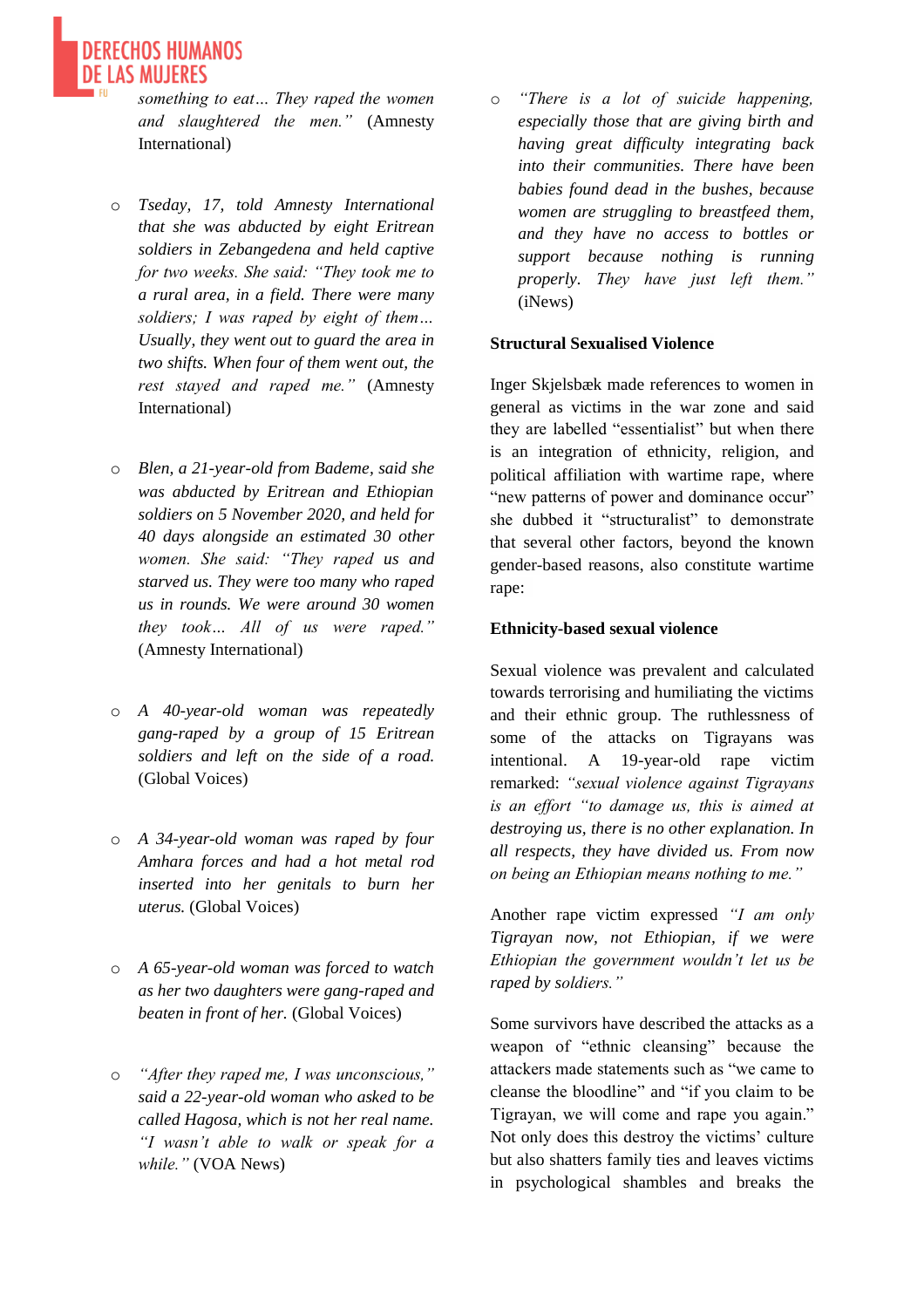**DE LAS MUJERES** backbone of their culture and religion. Eritrean soldiers slighted a woman by referring to her as a "filthy Agame", the name of a 'community of proud and hard-working people in eastern Tigray.'

**DERECHOS HUMANOS** 

Soldiers went round and visited individual homes of women and threatened them and asked for the males of the house; their husbands, fathers, and or brothers and forcefully claimed that their absence meant these men were rebels and fighters of the Tigrayan forces who were at odds with the Ethiopian government. Subsequently, women and girls whose male family members were Tigrayan fighters were targeted by the EDF, and wives of ENDF soldiers were also targeted by Tigrayan forces.

## **Tigrayan rebels rape women from the Amhara region**

In August and September of 2021, the Tigray People's Liberation Front took control of parts of the neighbouring Amhara region. The Tigray region fighters of northern Ethiopia subjected the loyal troops of the Ethiopian federal government to extensive rape and sexual violence.

Confirming this act, Amnesty International reported that 70 women in Nafis Mewcha, in the Amhara region reported that they were raped by TPLF fighters over nine days in August at the time when their town was under siege by the TPLF armed militia. Not only did the Tigrayan rebels rape them, but Amnesty International reported that several women were robbed and beaten in the course of the attack.

Most of these women could not access medical care because the NGO offering medical assistance had left the area due to imminent security threats. It did not end there, soldiers and other armed militiamen persisted in threats, intimidation and insults with disparaging ethnic comments including "Amhara the donkey" and "greedy Amhara" others were "This is what you deserve" and "You are disgusting". When Amnesty International called them regarding the inhumanities, they declined.

### **The Glooms of Wartime Rape**

- Joe Lauria referred to the rape of approximately 500 women in the mineralrich eastern Democratic Republic of Congo not only by rebels (mainly local and Rwandan Hutu rebels) but 10 per cent of them being by government soldiers who sometimes also take part in the illicit mineral trade. The military has mostly engaged in systematic rape during civil wars "to strip women of their economic and political assets." Meredeth Turshen referred to this idea of sexual assaults during civil wars as a "political economy of rape where assets are transferred from the weak to the strong, and the winning faction gets to control large assets."
- Lauria records 103 rapes in Luvungi village in the North Kivu province (DRC) which were believed to be in connection with creating the opportunity to seize an important mineral concession in proximity. This led Lauria to conclude that "rape in war and conflict is a cheap, effective, and silent weapon and is used exactly to terrorize and put fear in a whole society."
- Jeffrey Burds' study on patterns of wartime sexual violence in Europe during the Second World War uncovered a "complex psychology" of wartime rape and the dominant paradigms within which it is understood is interestingly complicated. His exposé revealed that rape and other forms of sexual violence were not regarded as crimes in German military law. On the contrary, the bone of contention is rather "race-mixing" and not the actual crime of rape: rape as a singular case did not engineer punishment. For The German Reich judiciary, especially in the Eastern provinces, "race defilement" is equated with "high treason" which is regarded as a serious offence.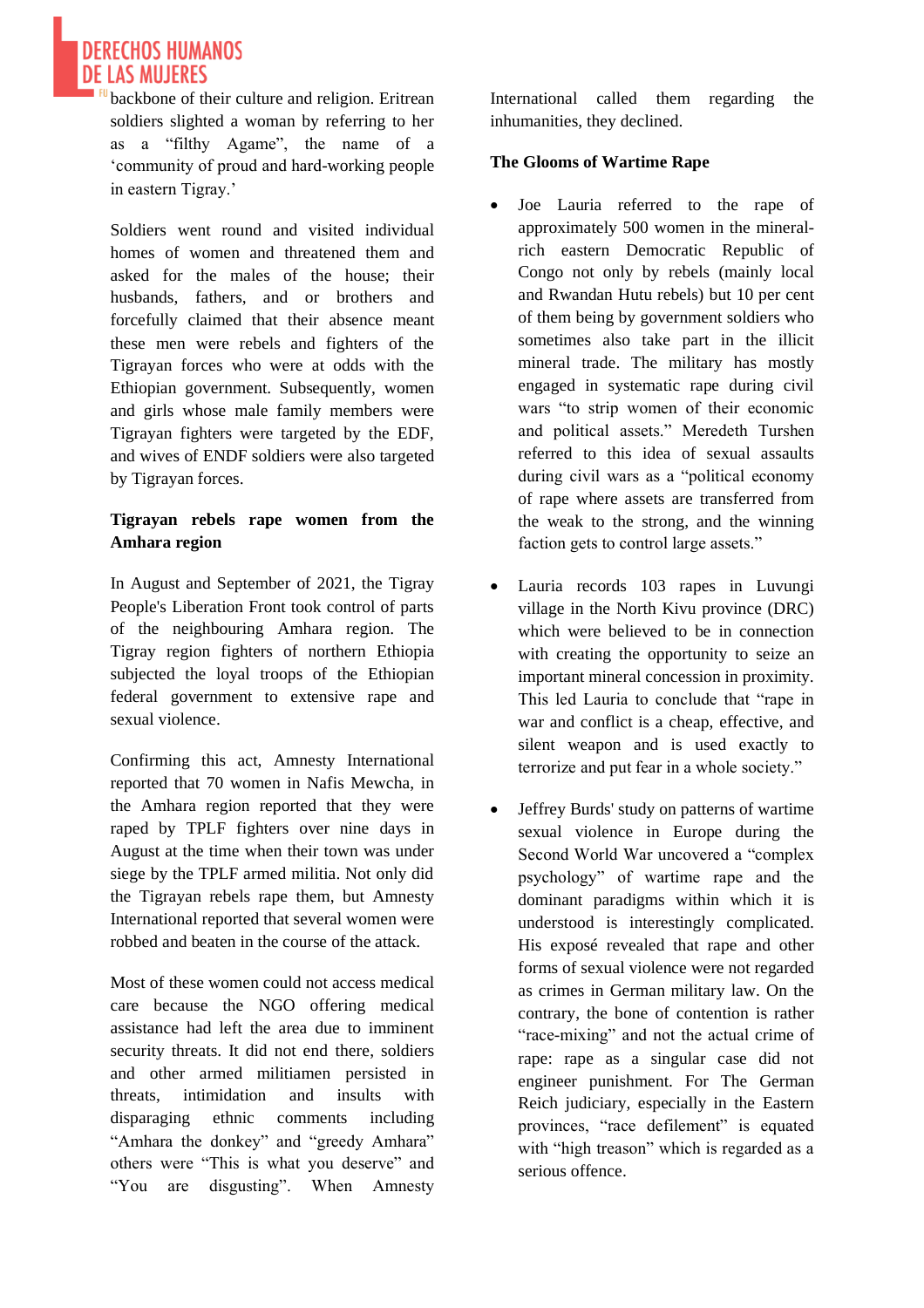

• According to Hillman, sexual violence is so central to U.S. military law that it has altered the internal parameters of military legal culture. He further suggests that "prosecuting soldiers who rape in civilian rather than military courts could help break the link between war, military service, and sexual violence, and treating soldiers who rape just like civilians who rape would allow military criminal law to focus on peculiarly military crimes".

#### **The Aftermath of Sexualised Violence**

Post-sexual violence effect is not only devastating but also traumatising as rape victims are usually plagued with serious physiological and psychological strain.

#### ❖ **Physiological Trauma**

Constant bleeding, backache, waist pain, immobility and fistula were the commonest complaints among victims. Women who have endured repeated rapes become weak and have restricted movements. Some also tested positive for HIV and other Sexually Transmitted Infections (STIs) "These acts could potentially be construed as crimes against humanity", said Agnes Callamard, Amnesty International Secretary-General.

#### ❖ **Psychological trauma**

Issues of mental health were very common among many women. After enduring these kinds of sexual violence, survivors are left to their fate; they are compelled to live with horrific flashbacks of rape, war, and death for the rest of their lives. "Sometimes I dream about it. Maybe it's because I stress over it, but I feel the attackers are still here", remarked a distraught female victim.

#### • **Unwanted pregnancies and social shame**

The demoralising results of rape and gang rape

are overwhelming, and victims are perpetually inundated with serious health issues. A healthcare provider remarked: "There are women having a lifetime injury. Some are pregnant… and they couldn't get an abortion, others are HIV positive." Human Rights Watch in their recent reports have expressed their worries about survivors of sexual violence who are in search of basic healthcare. Because of stigmatisation, most women refuse to visit health centres; they only do so on the

grounds of pregnancy. Some health providers, though, have been able to assist in terminating some of these pregnancies.

In December of 2021, the United Nations Population Fund (UNFPA) reported that 11,000 women were pregnant and stood a high risk of maternal mortality and morbidity due to insufficient or inadequate access to maternal health care in the region.

### ❖ **Post-war victimisation of victims**

Because of the embarrassments and negative labels attached to these victims, it is increasingly difficult to access these women and provide them with the necessary therapy. In addition, because of the cultural sensitivity of these people, many women hide their plight for fear of being rejected. An instance is when a woman was raped in the presence of her young child. This act is considered sacrilegious therefore, she was rejected by her husband, family, community, and society at large. Women are usually isolated from families and communities and labelled "sexual collaborators". This and other unfortunate situations have rendered rehabilitation an almost impossible venture.

#### ❖ **Blocked access to the country**

The Ethiopian government denied the Tigrayans access to banking, telecommunications, and electricity services.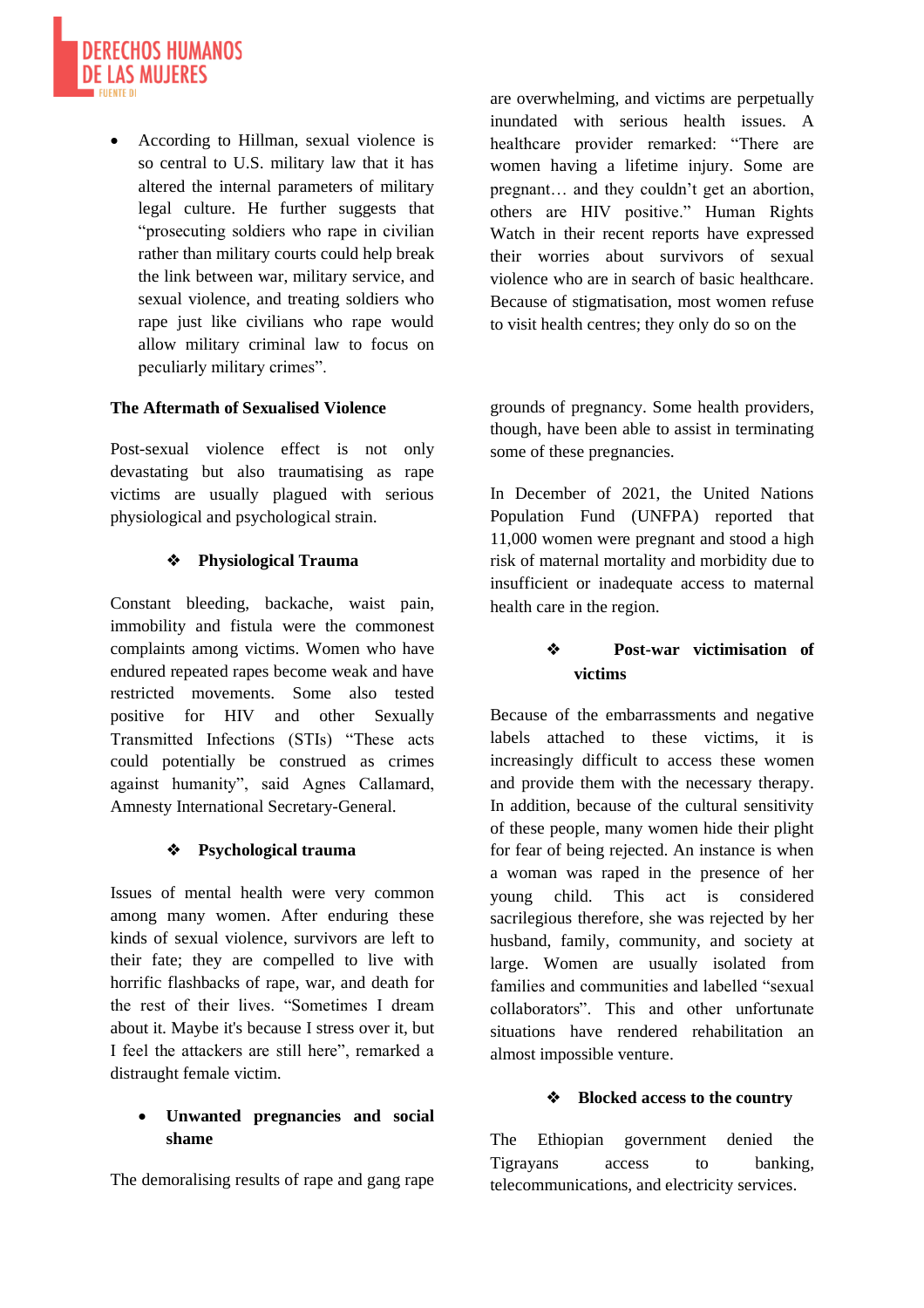

The government also made sure the people of Tigray did not receive any form of aid. This comprised food, medical supplies, and fuel among others. Between the latter part of June 2021 and the latter part of March 2022, overwhelmed with the deprivation of humanitarian assistance they required, survivors of sexual violence and the care providers were left to their fate. These survivors, instead of being cared for and given the utmost attention, were denied access to essential medical and psychosocial care and were also subjected to chronic hunger.

#### ❖ **Outcomes**

In February this year, following the complaints of the Tigrayan civilians, a group of lawyers advocating for the Tigrayan civilians presented an evidence-based petition to the African Commission on Human and People's Rights on the fact that various levels of abuse have taken place in different parts of Ethiopia and by different factions in which Tigrayan civilians represented "the overwhelming majority of victims".

Though the actual numbers and the pervasiveness of gender-based violence are not known because the cases are seriously underreported because of fear, stigma, and inability to access health or support centres; the estimated numbers and real casualties are shockingly devastating.

# **Audrey Occansey**



# Published by: **With the support of:**



ANUE no hace necesariamente como suyas las opiniones expresadas por sus colaboradores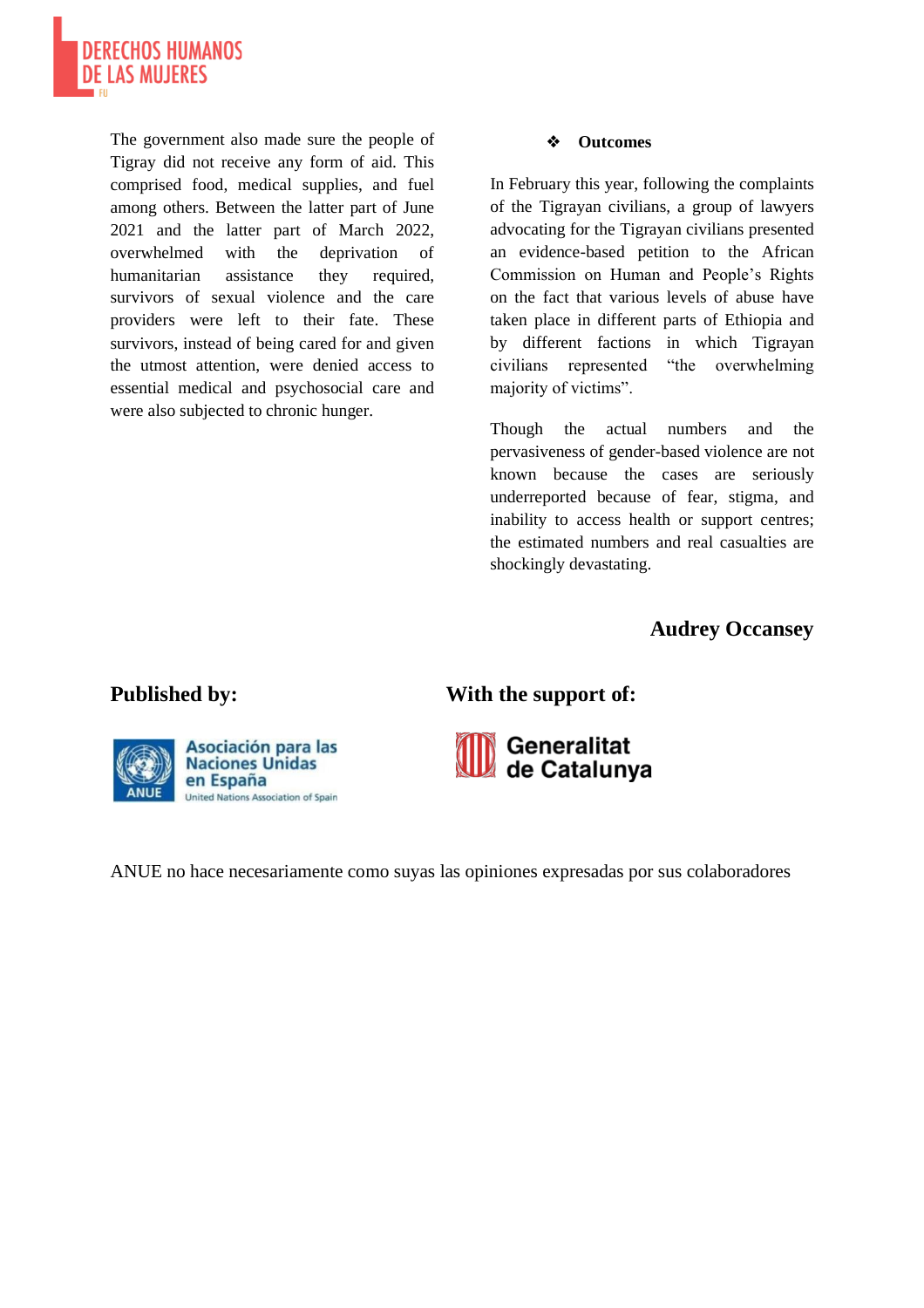

#### **Bibliography**

Agence France-Presse. (2021, November 10). *Tigray rebels raped, beat women in Ethiopia war: Amnesty*. The East African. Retrieved 30 March 2022, fro[m https://www.theeastafrican.co.ke/tea/rest-of-africa/tigray-rebels](https://www.theeastafrican.co.ke/tea/rest-of-africa/tigray-rebels-raped-beat-women-in-ethiopia-war-amnesty-3613856)[raped-beat-women-in-ethiopia-war-amnesty-3613856](https://www.theeastafrican.co.ke/tea/rest-of-africa/tigray-rebels-raped-beat-women-in-ethiopia-war-amnesty-3613856)

Al Jazeera. (2021, November 10). *Tigray rebels raped women in Ethiopia's Amhara region: Amnesty*. Conflict News | Al Jazeera. Retrieved 30 March 2022, from [https://www.aljazeera.com/news/2021/11/10/tigray-rebels](https://www.aljazeera.com/news/2021/11/10/tigray-rebels-raped-beat-women-in-ethiopia-war-report)[raped-beat-women-in-ethiopia-war-report](https://www.aljazeera.com/news/2021/11/10/tigray-rebels-raped-beat-women-in-ethiopia-war-report)

Amnesty International. (2021, November 1). *Ethiopia: Troops and militia rape, abduct women and girls in Tigray conflict – new report*. Retrieved 29 March 2022, from [https://www.amnesty.org/en/latest/news/2021/08/ethiopia-troops-and-militia-rape-abduct-women-and-girls-in](https://www.amnesty.org/en/latest/news/2021/08/ethiopia-troops-and-militia-rape-abduct-women-and-girls-in-tigray-conflict-new-report/)[tigray-conflict-new-report/](https://www.amnesty.org/en/latest/news/2021/08/ethiopia-troops-and-militia-rape-abduct-women-and-girls-in-tigray-conflict-new-report/)

Bader, L. (2022, March 8). *Ethiopia's Warring Parties Should End Attacks on Women, Girls*. Human Rights Watch. Retrieved 1 April 2022, from [https://www.hrw.org/news/2022/03/08/ethiopias-warring-parties-should](https://www.hrw.org/news/2022/03/08/ethiopias-warring-parties-should-end-attacks-women-girls)[end-attacks-women-girls](https://www.hrw.org/news/2022/03/08/ethiopias-warring-parties-should-end-attacks-women-girls)

Bainier, C. (2021, April 19). *Video shows the horror of rape as weapon of war in Ethiopia's Tigray region*. The Observers - France 24. Retrieved 29 March 2022, from [https://observers.france24.com/en/africa/20210419](https://observers.france24.com/en/africa/20210419-video-shows-the-horror-of-rape-as-weapon-of-war-in-ethiopia-s-tigray-region) [video-shows-the-horror-of-rape-as-weapon-of-war-in-ethiopia-s-tigray-region](https://observers.france24.com/en/africa/20210419-video-shows-the-horror-of-rape-as-weapon-of-war-in-ethiopia-s-tigray-region)

BBC News. (2022, March 26). *Ethiopia's civil war: The women who paid the price*. Retrieved 1 April 2022, from<https://www.bbc.com/news/world-africa-60648163>

Blanchard, L. (2021, September). *Ethiopia's Transition and the Tigray Conflict* (No. R46905). Congressional Research Service.<https://crsreports.congress.gov/product/details?prodcode=R46905>

Burds, J. (2009). Sexual Violence in Europe in World War II, 1939–1945. *Politics & Society*, *37*(1), 35–73. <https://doi.org/10.1177/1059601108329751>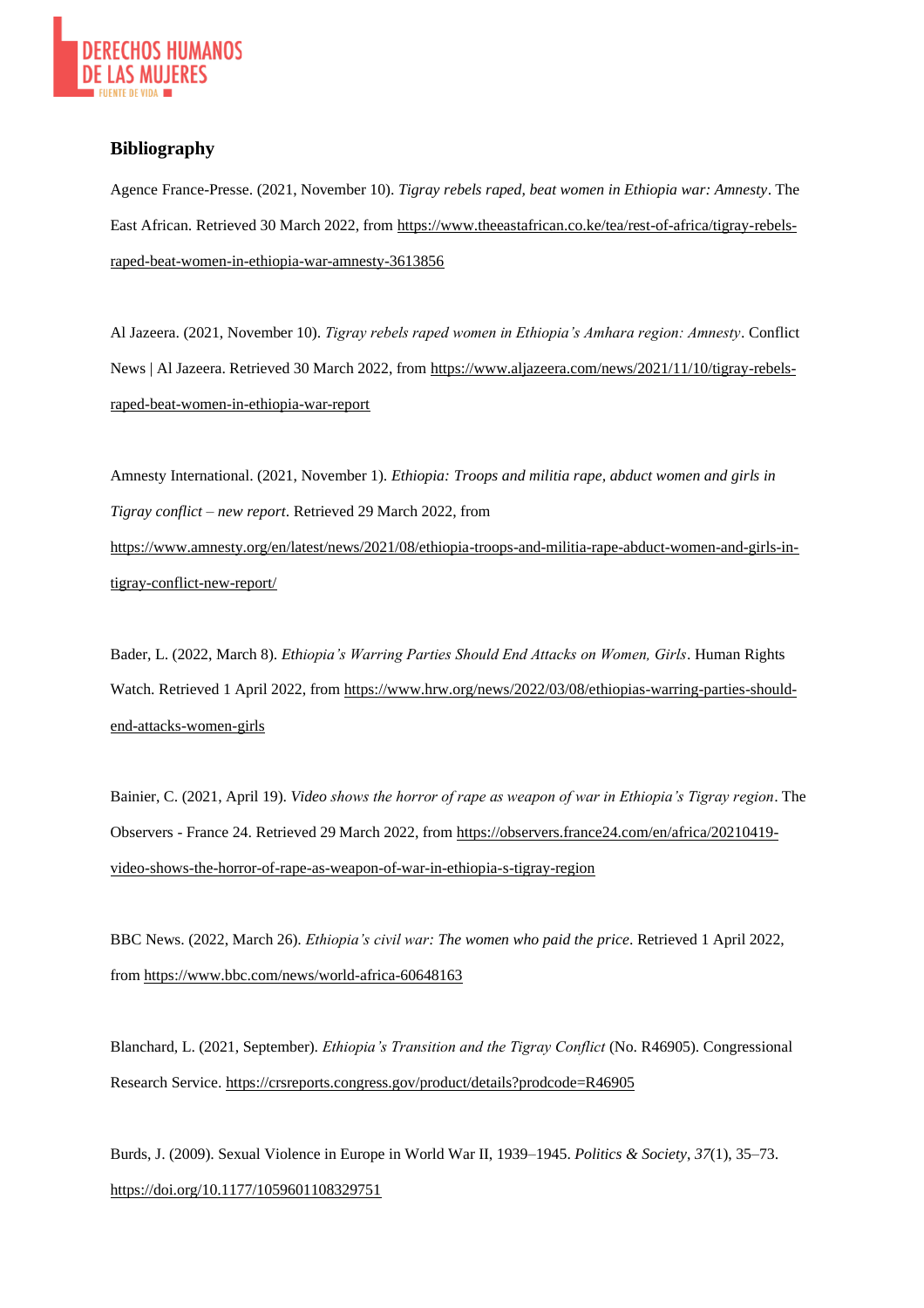

Cone, D. (2021, August 26). *Women in Tigray Face Increased Risk of Sexual Exploitation and Abuse*. Refugees International. Retrieved 29 March 2022, from [https://www.refugeesinternational.org/reports/2021/8/23/women](https://www.refugeesinternational.org/reports/2021/8/23/women-in-tigray-face-increased-risk-of-sexual-exploitation-and-abuse)[in-tigray-face-increased-risk-of-sexual-exploitation-and-abuse](https://www.refugeesinternational.org/reports/2021/8/23/women-in-tigray-face-increased-risk-of-sexual-exploitation-and-abuse)

Davies, L. (2022, March 22). *Tigrayan soldiers accused of raping and killing civilians in Ethiopia's civil war*. The Guardian. Retrieved 31 March 2022, fro[m https://www.theguardian.com/global](https://www.theguardian.com/global-development/2022/feb/16/tigrayan-soldiers-accused-of-raping-and-killing-civilians-in-ethiopias-civil-war)[development/2022/feb/16/tigrayan-soldiers-accused-of-raping-and-killing-civilians-in-ethiopias-civil-war](https://www.theguardian.com/global-development/2022/feb/16/tigrayan-soldiers-accused-of-raping-and-killing-civilians-in-ethiopias-civil-war)

Debotch, R. (2021, July 8). *Vicious mass rape of women has become a weapon against the Tigray in Ethiopian war*. Global Voices. Retrieved 29 March 2022, from [https://globalvoices.org/2021/07/05/vicious-mass-rape-of](https://globalvoices.org/2021/07/05/vicious-mass-rape-of-women-has-become-a-weapon-against-the-tigray-in-ethiopian-war/)[women-has-become-a-weapon-against-the-tigray-in-ethiopian-war/](https://globalvoices.org/2021/07/05/vicious-mass-rape-of-women-has-become-a-weapon-against-the-tigray-in-ethiopian-war/)

Deutsche Welle (www.dw.com). (2022, February 12). *UN deputy chief shaken by stories of Tigray fighting*. DW.COM. Retrieved 31 March 2022, fro[m https://www.dw.com/en/un-deputy-chief-shaken-by-ethiopian](https://www.dw.com/en/un-deputy-chief-shaken-by-ethiopian-conflicts-impact-on-women/a-60752897)[conflicts-impact-on-women/a-60752897](https://www.dw.com/en/un-deputy-chief-shaken-by-ethiopian-conflicts-impact-on-women/a-60752897)

France 24. (2022, February 16). *Tigray rebels gang-raped women and girls in Ethiopia war: Amnesty*. France 24. Retrieved 31 March 2022, fro[m https://www.france24.com/en/live-news/20220216-tigray-rebels-gang-raped](https://www.france24.com/en/live-news/20220216-tigray-rebels-gang-raped-women-and-girls-in-ethiopia-war-amnesty)[women-and-girls-in-ethiopia-war-amnesty](https://www.france24.com/en/live-news/20220216-tigray-rebels-gang-raped-women-and-girls-in-ethiopia-war-amnesty)

Hassim, S. (2009, August 6). *Rethinking Gender Politics in a Liberal Age: Institutions, Constituencies and Equality in Comparative Perspective*. UNRISD. Retrieved 29 April 2022, from [https://www.unrisd.org/en/library/publications/rethinking-gender-politics-in-a-liberal-age-institutions](https://www.unrisd.org/en/library/publications/rethinking-gender-politics-in-a-liberal-age-institutions-constituencies-and-equality-in-comparative-)[constituencies-and-equality-in-comparative-](https://www.unrisd.org/en/library/publications/rethinking-gender-politics-in-a-liberal-age-institutions-constituencies-and-equality-in-comparative-)

Hillman, E. L. (2009). Front and Center: Sexual Violence in U.S. Military Law. *Politics & Society*, *37*(1), 101– 129.<https://doi.org/10.1177/0032329208329753>

Human Rights Watch. (2021, November 9). *"I Always Remember That Day"*. Retrieved 23 April 2022, from [https://www.hrw.org/report/2021/11/09/i-always-remember-day/access-services-survivors-gender-based-](https://www.hrw.org/report/2021/11/09/i-always-remember-day/access-services-survivors-gender-based-violence-ethiopias)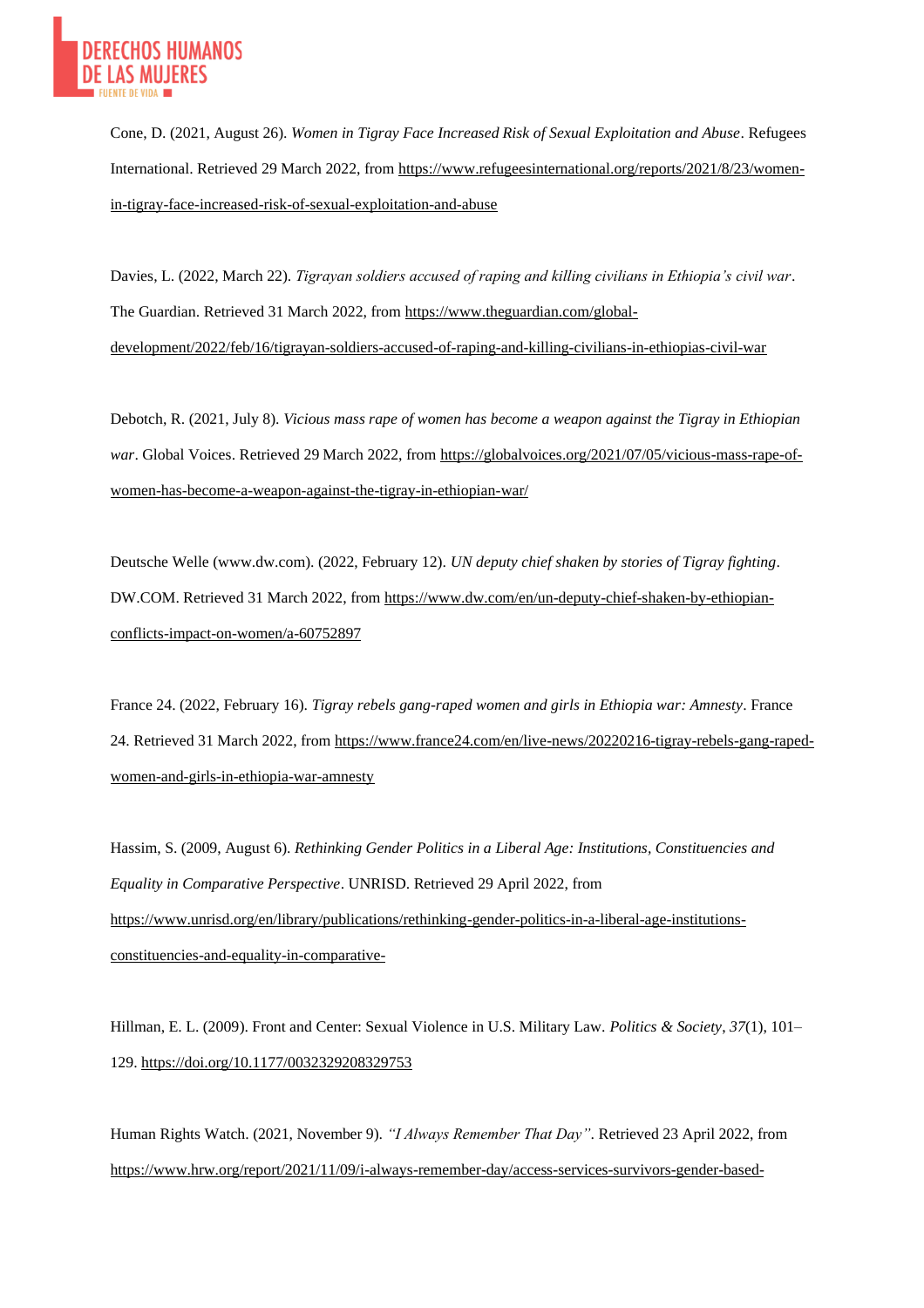IOM. (2022, January 20). *Ethiopia Crisis Response Plan 2022 (Summary) - Ethiopia*. ReliefWeb. Retrieved 8 April 2022, from<https://reliefweb.int/report/ethiopia/ethiopia-crisis-response-plan-2022-summary>

Jerving, S. (2021, February 15). *The price women and girls are paying for Ethiopia's war*. Devex. Retrieved 29 March 2022, fro[m https://devex.shorthandstories.com/the-price-women-and-girls-are-paying-for-ethiopia-s-war/](https://devex.shorthandstories.com/the-price-women-and-girls-are-paying-for-ethiopia-s-war/)

Kent, N. C. E. A. L. (2021, August 12). *Sexual violence against women and girls in Tigray amount to war crimes, Amnesty says*. CNN. Retrieved 29 March 2022, fro[m https://edition.cnn.com/2021/08/12/africa/tigray](https://edition.cnn.com/2021/08/12/africa/tigray-ethiopia-sexual-violence-amnesty-report-intl/index.html)[ethiopia-sexual-violence-amnesty-report-intl/index.html](https://edition.cnn.com/2021/08/12/africa/tigray-ethiopia-sexual-violence-amnesty-report-intl/index.html)

Lauria, J. (2016, January 9). *Congo Rapes Spotlight New 'Conflict Minerals' Law*. Women's eNews. Retrieved 20 April 2022, from<https://womensenews.org/2010/09/congo-rapes-spotlight-new-conflict-minerals-law/>

McVeigh, T. (2022, March 22). *Rape is being used as weapon of war in Ethiopia, say witnesses*. The Guardian. Retrieved 29 March 2022, from [https://www.theguardian.com/global-development/2021/may/14/rape-used-as](https://www.theguardian.com/global-development/2021/may/14/rape-used-as-weapon-war-tigray-ethiopia-witnesses)[weapon-war-tigray-ethiopia-witnesses](https://www.theguardian.com/global-development/2021/may/14/rape-used-as-weapon-war-tigray-ethiopia-witnesses)

Mlaba, K. (2021, October 12). *Why Is Tigray's Civil War a Crisis for Ethiopia's Women & Girls?* Global Citizen. Retrieved 30 March 2022, from [https://www.globalcitizen.org/en/content/women-and-girls-tigray](https://www.globalcitizen.org/en/content/women-and-girls-tigray-ethiopia-civil-war/)[ethiopia-civil-war/](https://www.globalcitizen.org/en/content/women-and-girls-tigray-ethiopia-civil-war/)

Murdock, H. (2021, July 7). *Hundreds of Women, Girls Brutalized by Soldiers in Tigray War*. VOA. Retrieved 29 March 2022, from [https://www.voanews.com/a/ethiopia-tigray\\_hundreds-women-girls-brutalized-soldiers](https://www.voanews.com/a/ethiopia-tigray_hundreds-women-girls-brutalized-soldiers-tigray-war/6207953.html)[tigray-war/6207953.html](https://www.voanews.com/a/ethiopia-tigray_hundreds-women-girls-brutalized-soldiers-tigray-war/6207953.html)

Paisley, A. (2021, December 8). *Cases of sexual violence rise sharply as civil war looms in Ethiopia*. ONE. Retrieved 30 March 2022, from<https://www.one.org/africa/blog/sexual-violence-ethiopia-conflict/>

Salam, S. (2022, January 13). *Ethiopia's Tigray Crisis: Women's Bodies As Cites Of Power Assertion During*